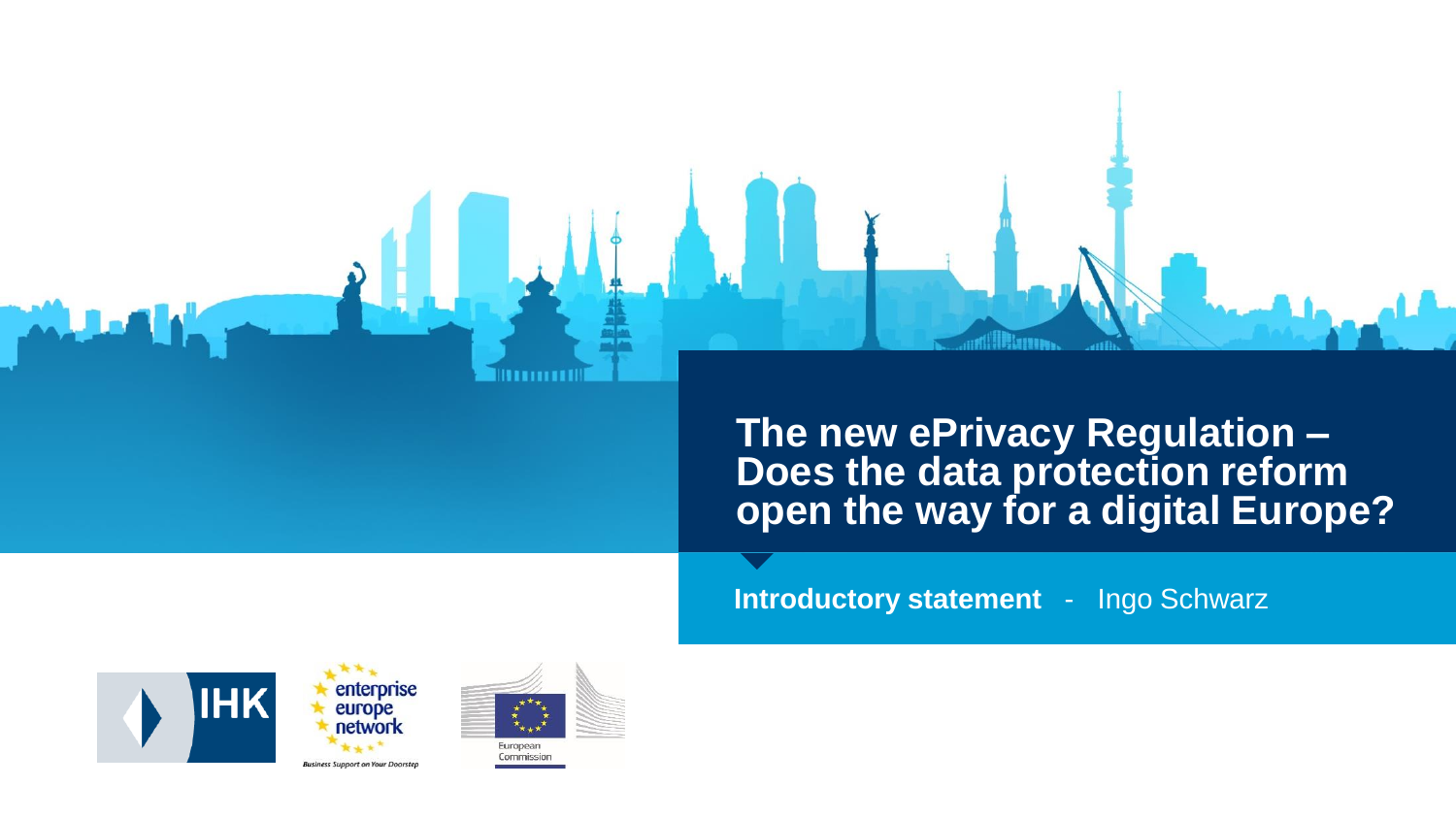

#### **Overview**

- I. Modernising Data Privacy
	- 1. Aims of the EU data protection reform
	- 2. Stand of the EU-Legislation
	- 3. Draft: Regulation on Privacy and Electronic Communications (ePR) Scope and relevance
- II. Consequences and demands Point of view of the economy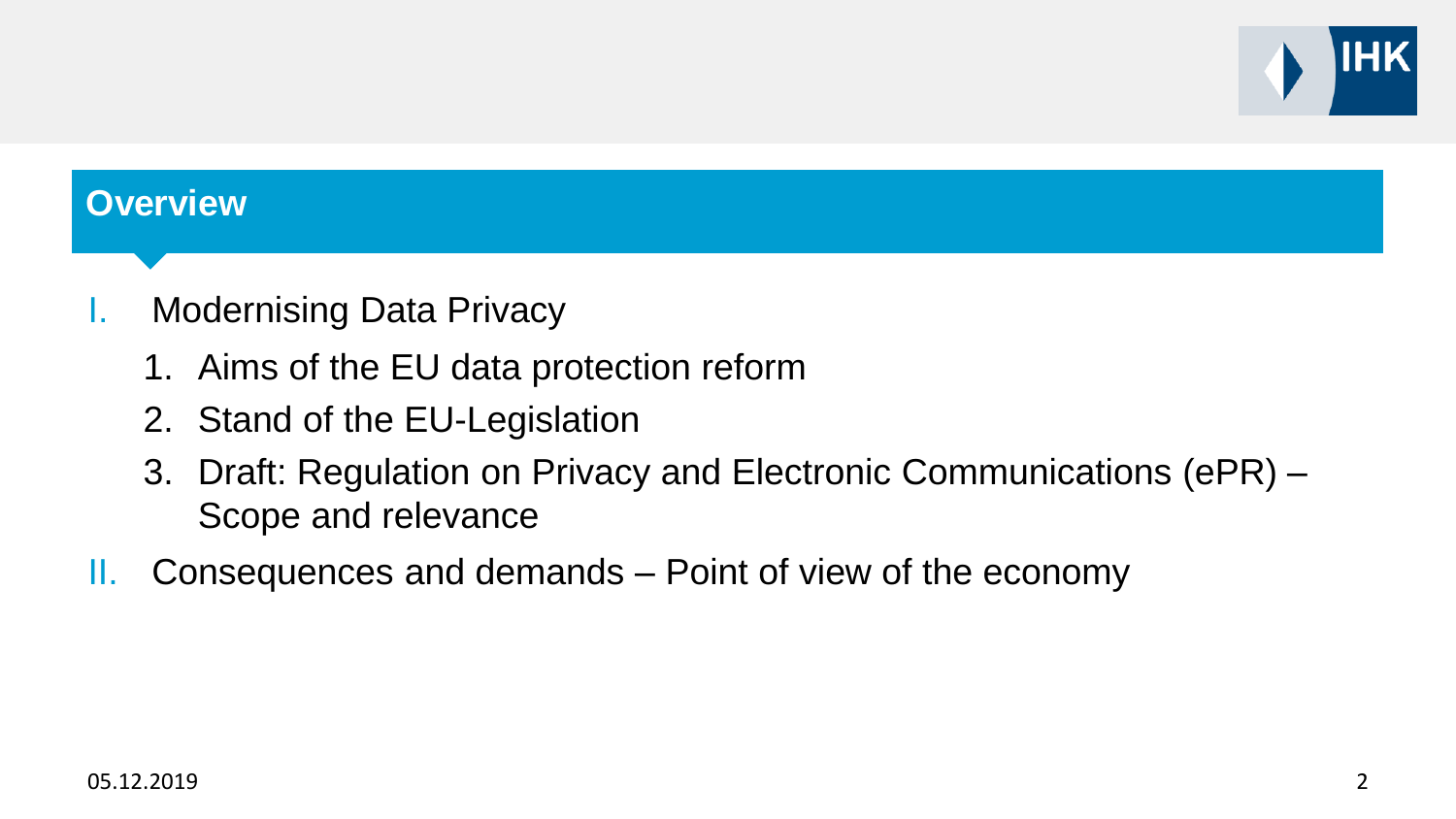

#### **1. Aims of the EU data protection reform**

- o Data protection law in the EU
	- modernisation
	- harmonisation
- o Strengthening of the european digital economy / digital single market
- $\circ$  COM further project: "Digital Service Act"

"A Union that strives for more. Agenda for 2019 – 2024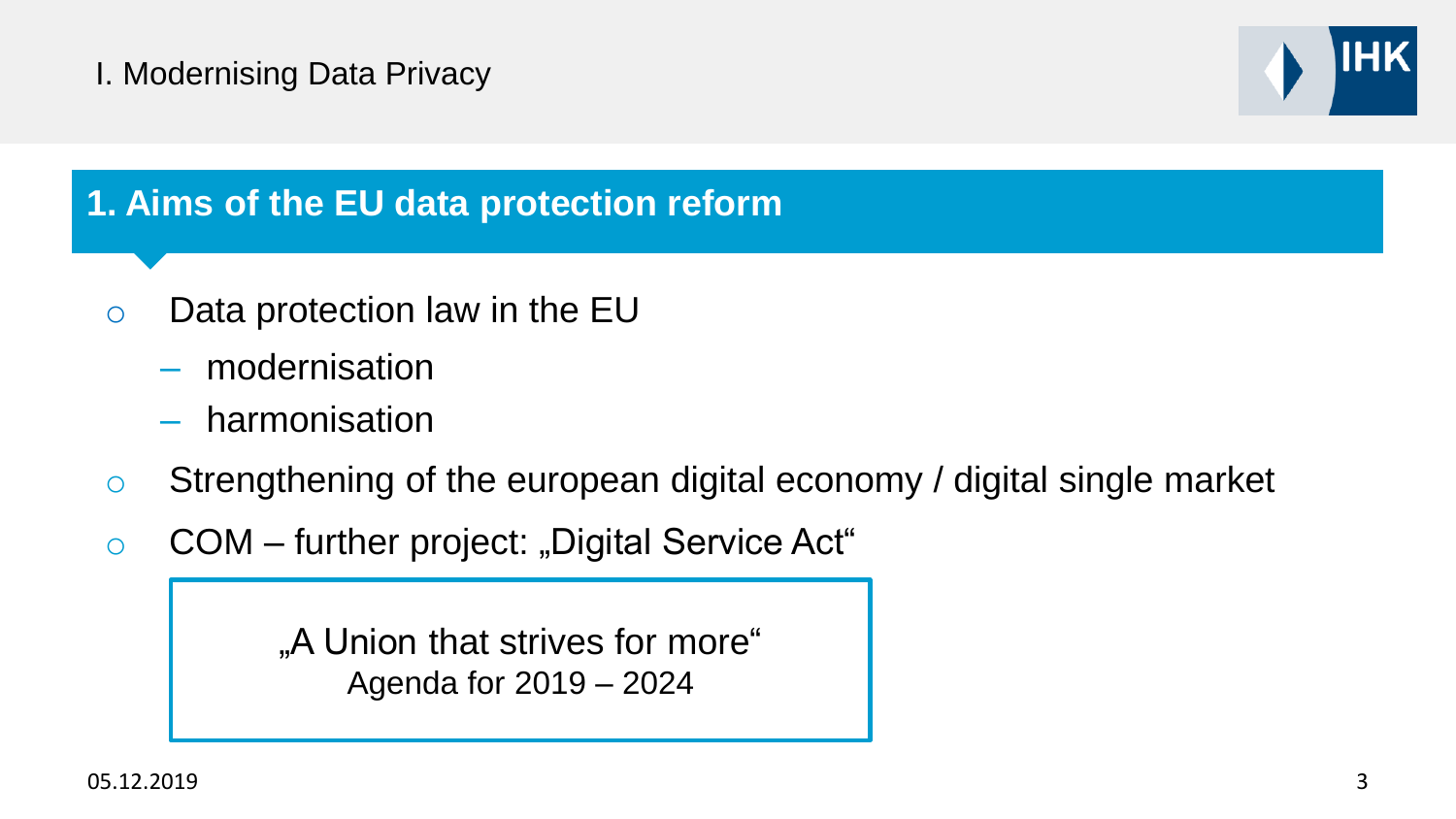

# **2. Stand of the EU Legislation**

GDPR

o In force since May 25, 2018

**Creates** 

o legal incertainty

o much more bureaucracy

ePR - Proposal

o COM: January 10, 2017

o EP: October 24, 2017

o Counsil / WP Tele

- COREPER/Trilog?
	- $\rightarrow$  not contemporary
	- $\rightarrow$  Regulation or Directive?

Not achieved: GDPR and ePR - enter into force at the same time

05.12.2019 4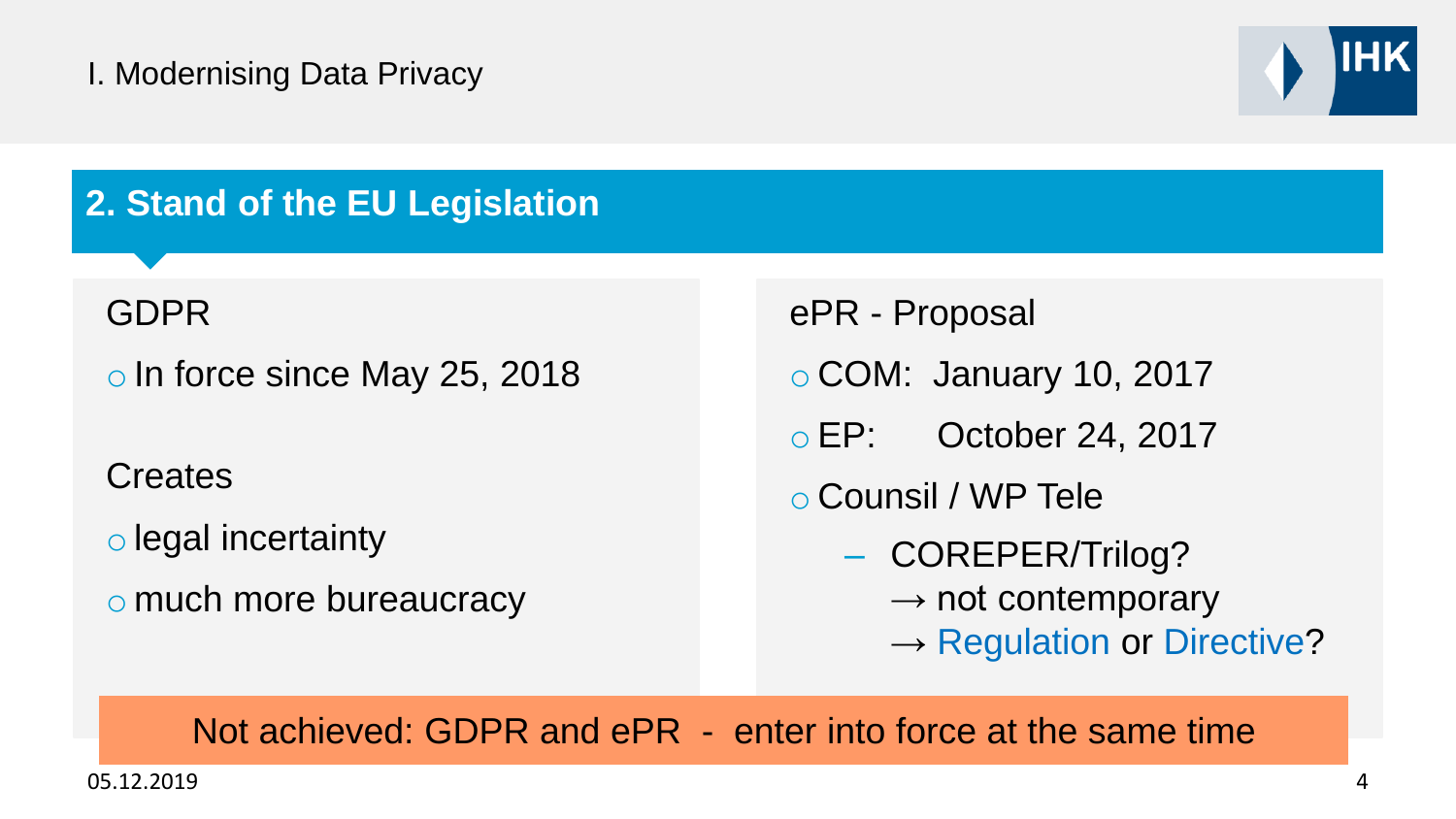

## **3. Draft: ePR – Scope and relevance**

Strengthening of the digital economy in Europe?

- o ePrivacy
	- $\rightarrow$  plays a fundamental role for a digital Europe
- o A lack of an adopted ePrivacy  $\rightarrow$  increase legal incertainty



© Margot Kessler / pixelio.de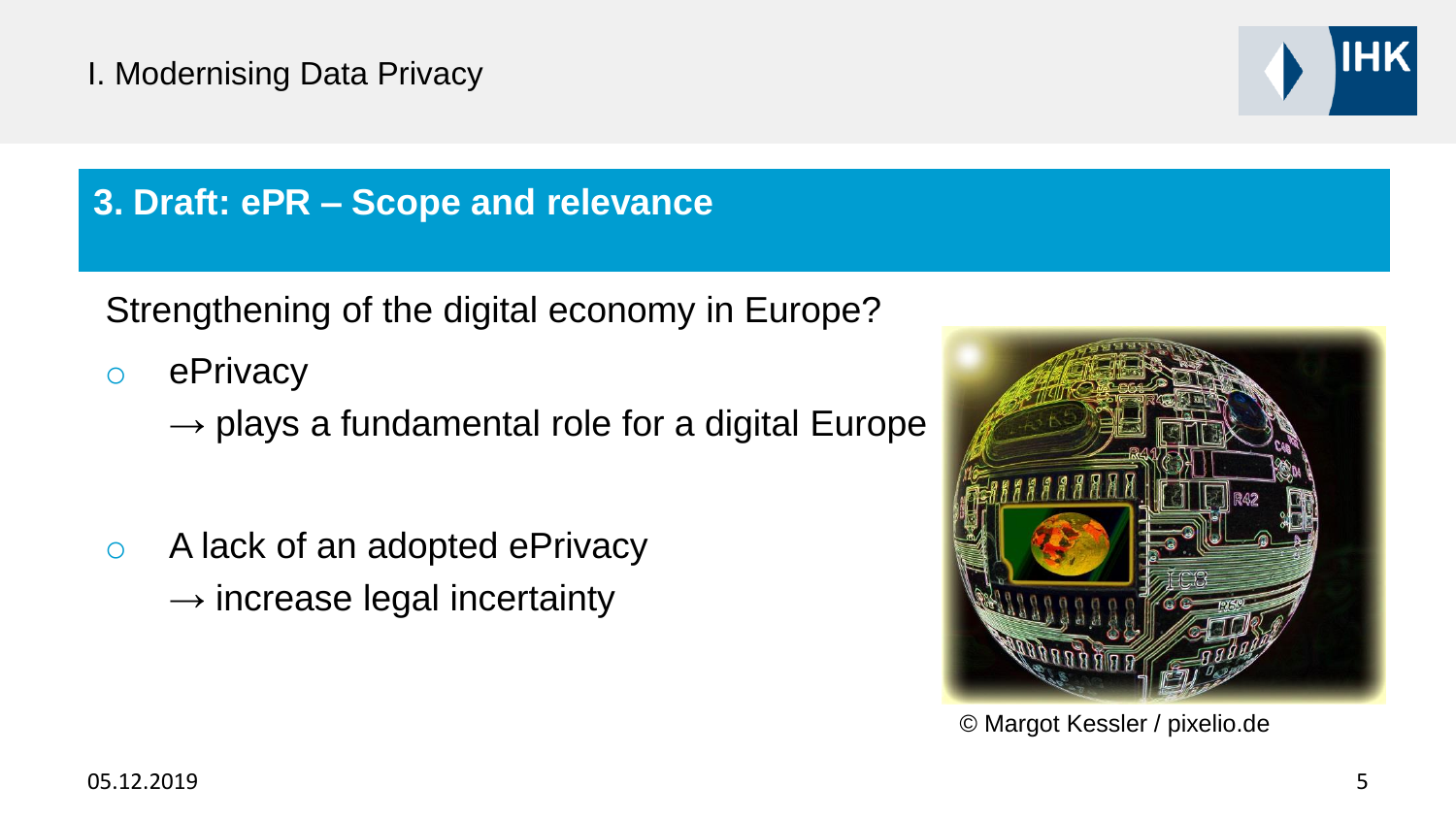

# **3. Draft: ePR – Scope and relevance**

# $ePR \rightarrow$  Scope of Application

- Concerns the provision and use of electronic communications services  $\rightarrow$  Processing of electronic communications content/metadata
- End-users terminal equipment protection of information
- Offering of a publicly available directory of end-users of electronic communications services
- o Sending of direct marketing communications to the end-users



© https://www.youtube.com/watch?v=hGVX1jc\_qyc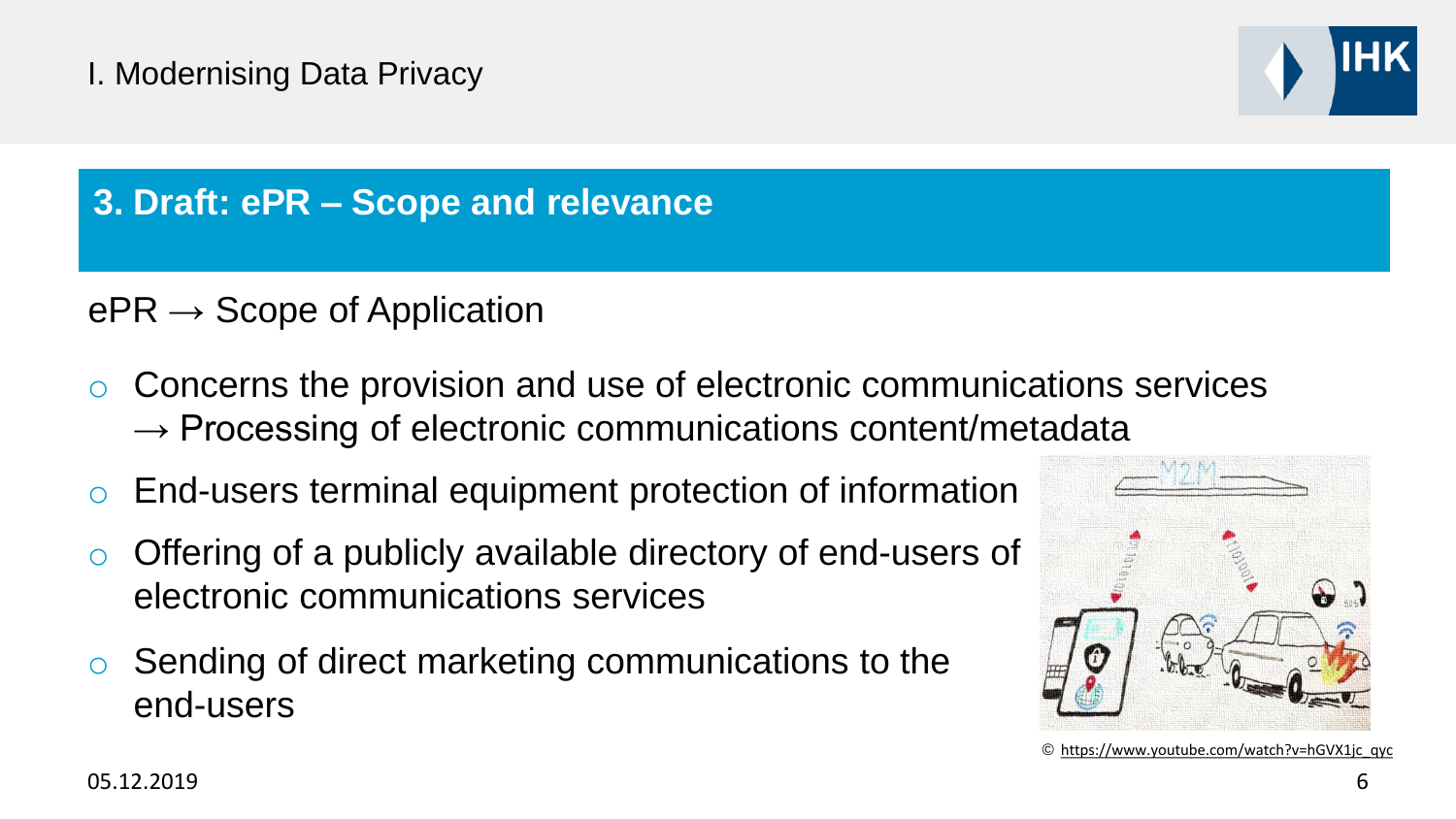

#### **Demands of the economy**

Data protection law

- o has to accompany and promote digitisation, not hinder it
- o must consider the needs of the SMEs
- o has to avoid
	- $\rightarrow$  the increasing of data privacy requirements in the adaption legislation  $\rightarrow$  especially high financial and HR costs
- o Companies must be able to continue using well established and legitimate business models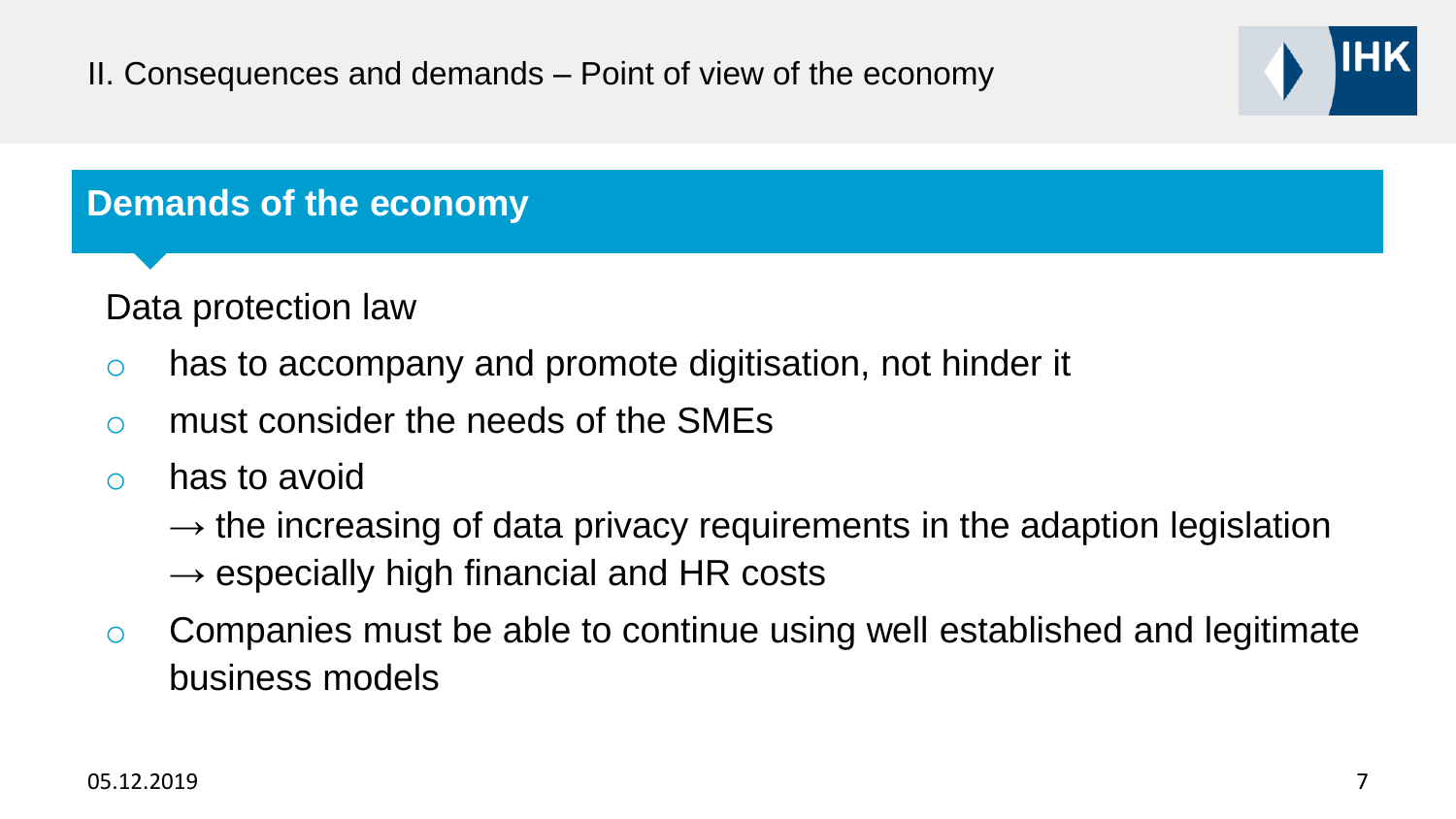#### **ePR – Controversial subjects**

Permission to process of electronic communication content

- Only with the consent of the requesting end-user?
- o Even for the purpose of requested services?
	- $\rightarrow$  Equal international standards?
	- $\rightarrow$  Practicable?



© Julien Christ / pixelio.de

IHK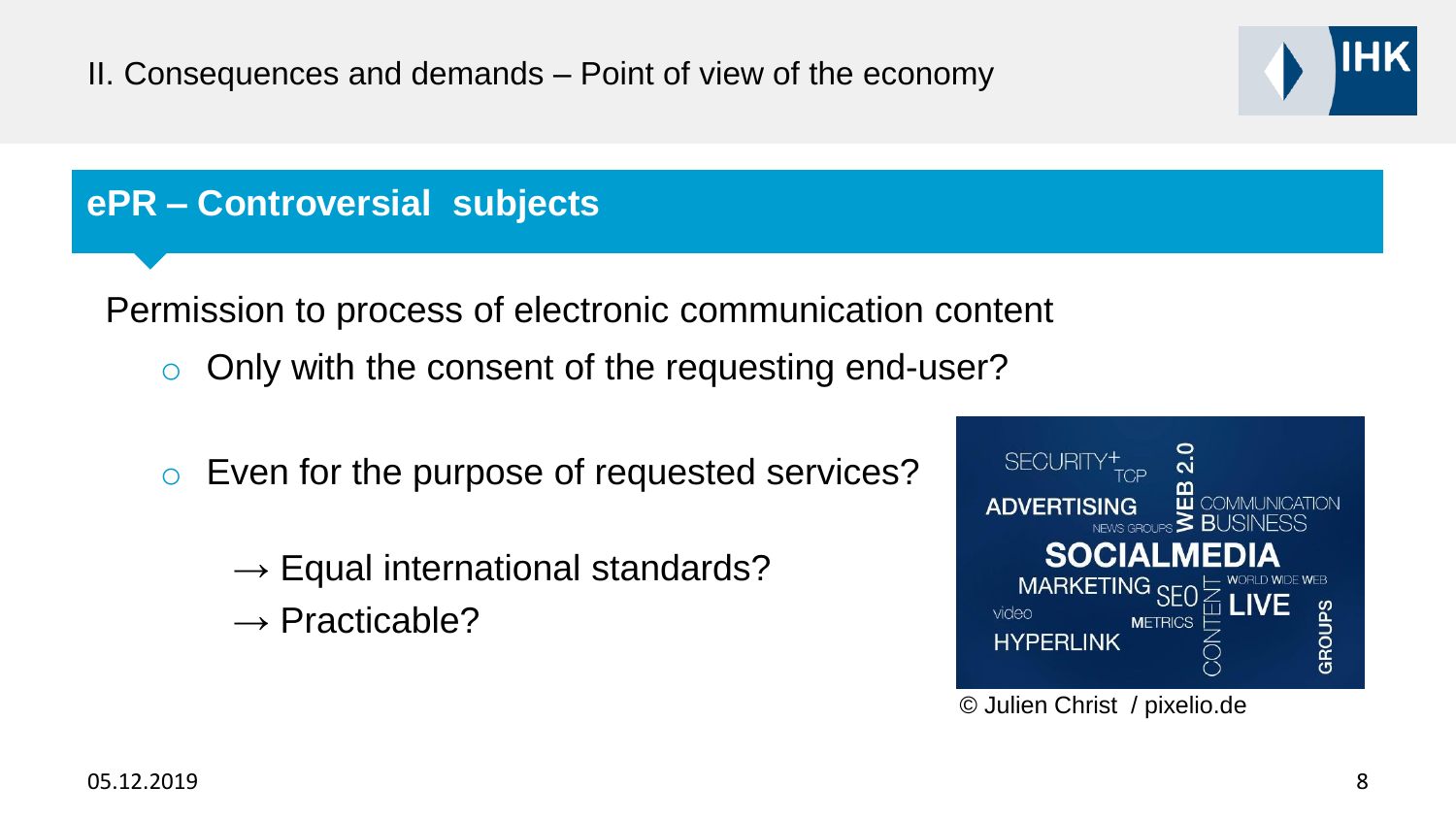

#### **ePR – Controversial subjects**

ePR-compliant data processing must be possible to continue on the legal basis of

| contract | legitimate interests | consent |
|----------|----------------------|---------|
|          |                      |         |

e.g. big data , IoT, internet platforms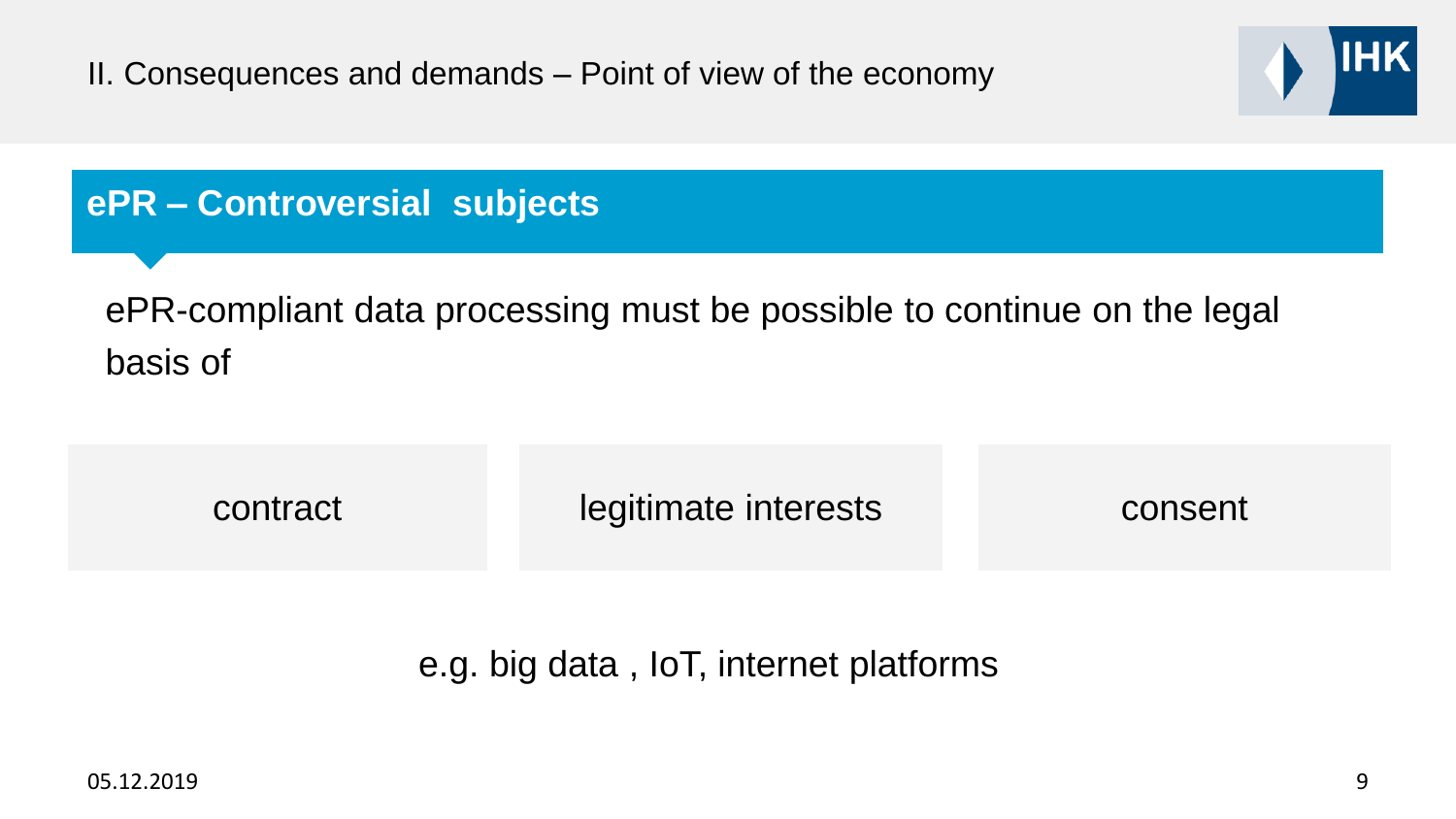## **ePR – Controversial subjects**

- o Compatible processing of electronic communications metadata?
- o Processing of location data?
- $\circ$  Access to the "end-users terminal-equipment" Information?  $E.g.$  "third party cookies"
- o Requirements on privacy setting options for Software / for browser designer
- o Direct advertising
	- only with consent?
	- even in cases of display advertising?



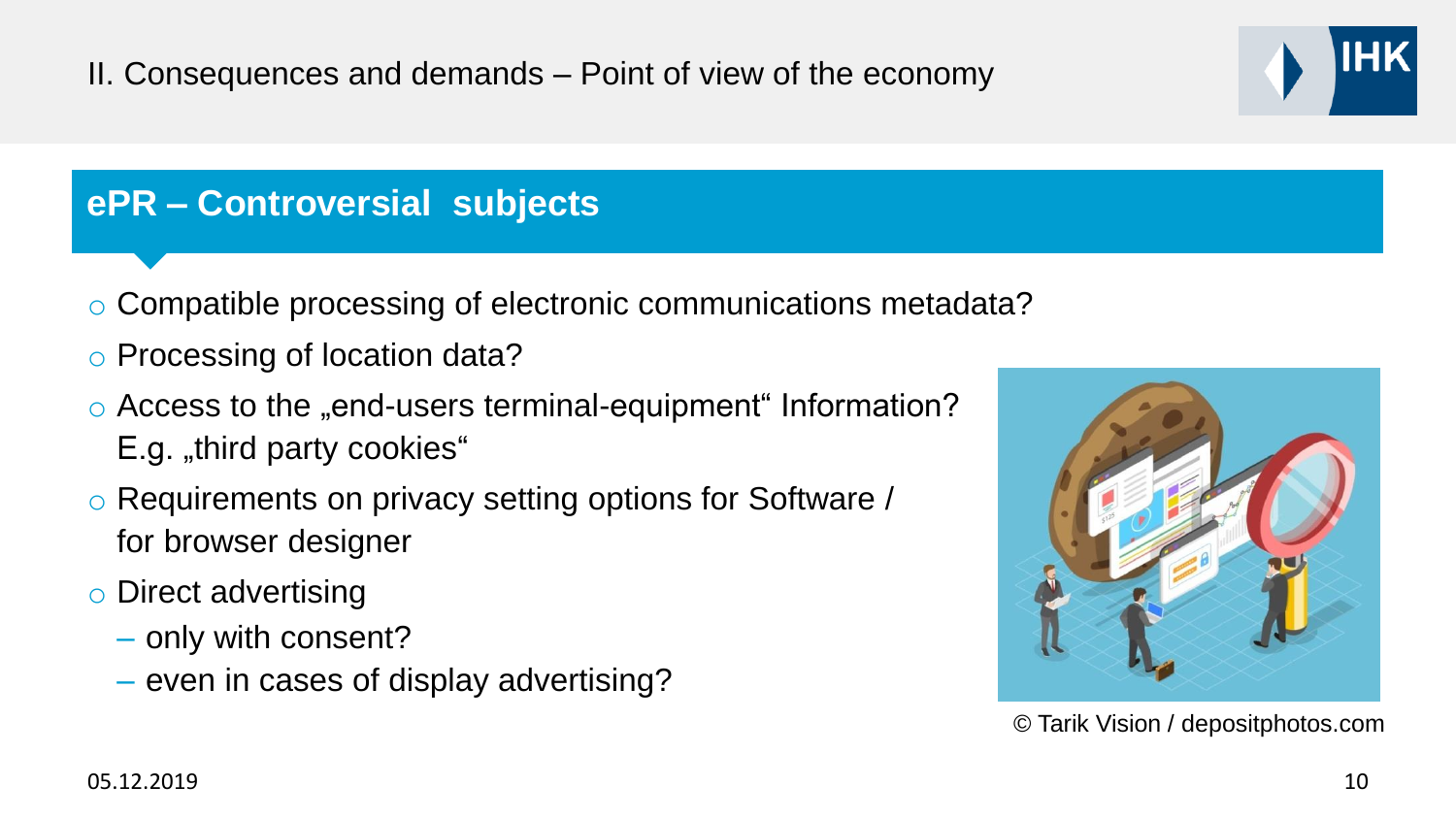

#### To create a digital Europe - There will be still lots of work ahead of us.



05.12.2019 11 © www.helenesouza.com / pixelio.de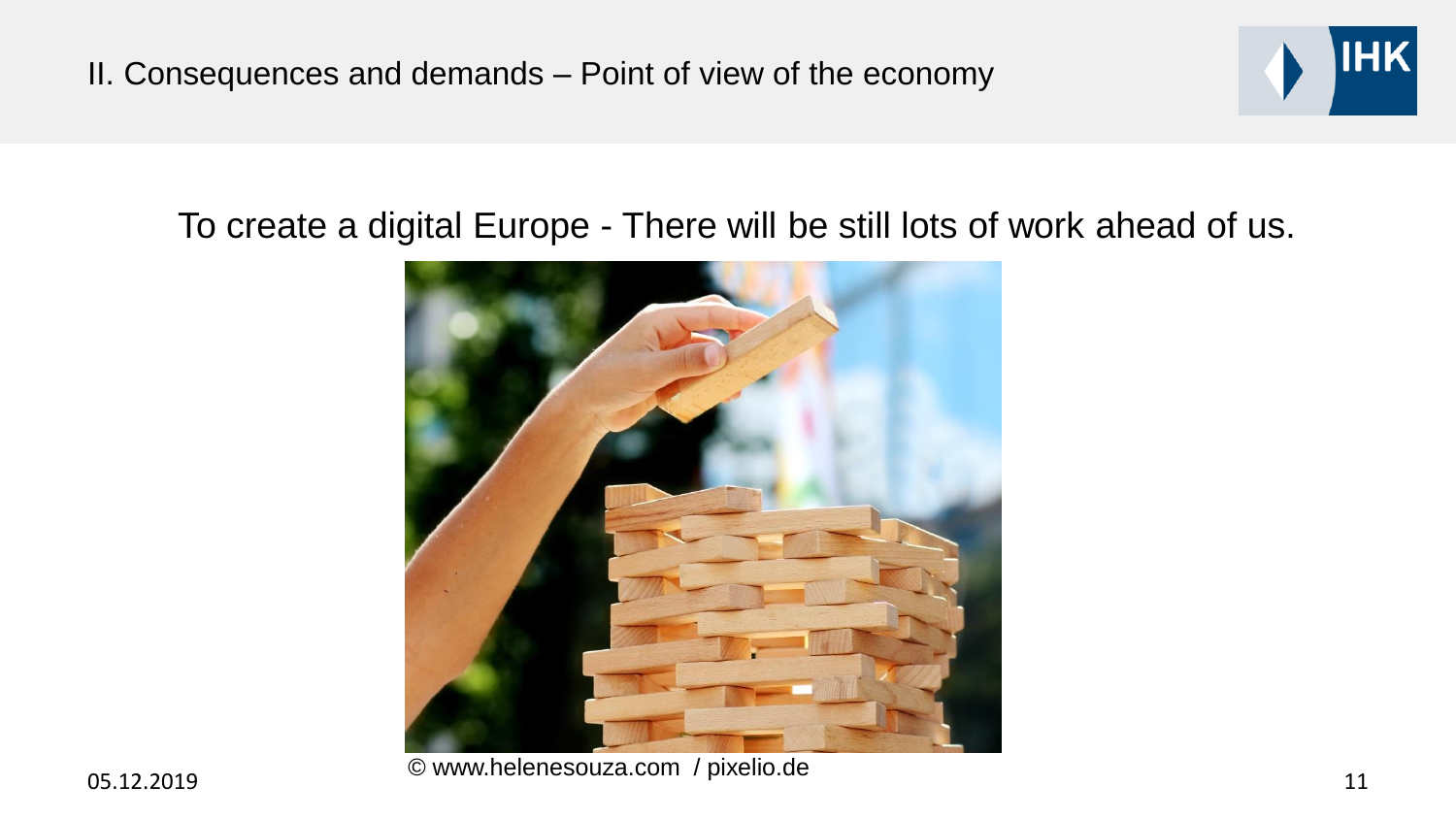



# **Ingo Schwarz**

Chairman of the SME Committee from the Association of German Chambers of Industry and Commerce e. V. Managing Director, Schwarz Plastic Solutions GmbH